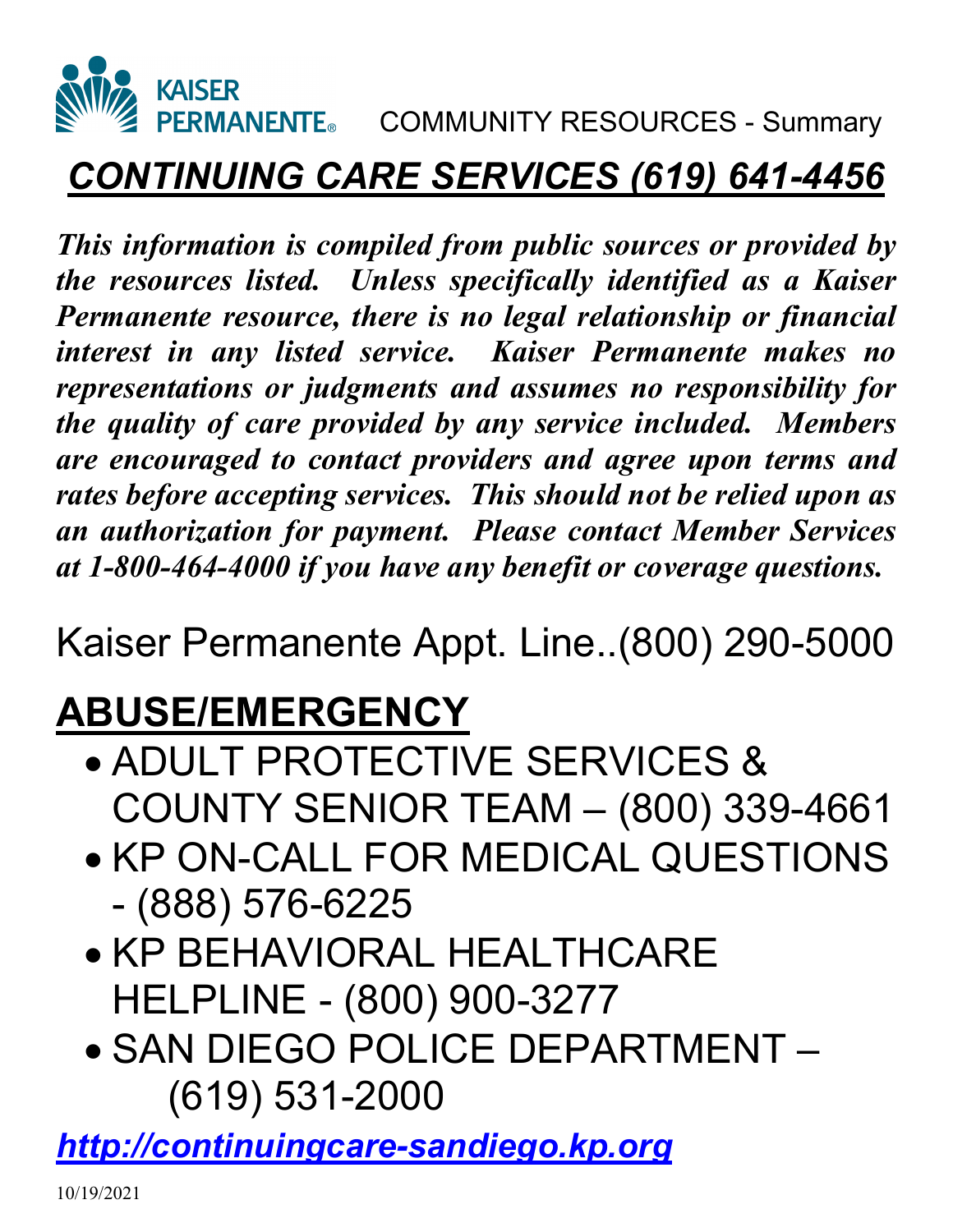#### **EMERGENCY RESPONSE SYSTEMS**

- LIFESTATION (*KP contracted vendor*) (855) 322-5008
- SENIOR EMERGENCY ALERT SYSTEM (*sliding scale available*) – (858) 560-0980

#### **FINANCIAL SERVICES**

- KP FINANCIAL COUNSELOR (619) 589-4920
- KP MEDICAL FINANCIAL ASSISTANCE (RECORDED) - (866) 399-7696
- ACCESS COUNTY OF SAN DIEGO CUSTOMER SERVICE CENTER – (866) 262-9881
- CONSUMER CENTER FOR HEALTH EDUCATION AND ADVOCACY – (877) 734-3258
- MEDICARE/SOCIAL SECURITY (800) 772-1213
- **SAN DIEGO COUNTY VETERANS** SERVICES – (858) 694-3222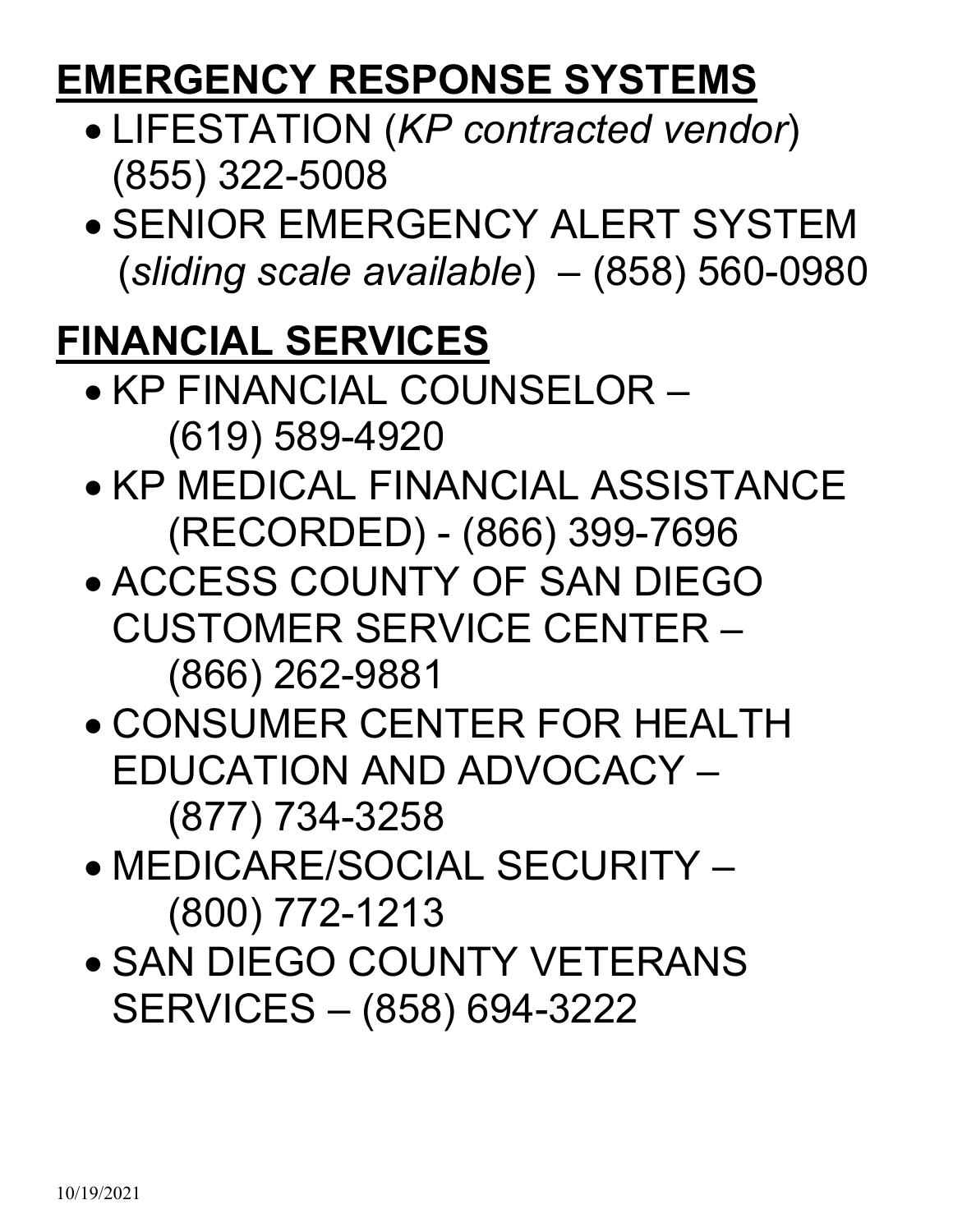# **FOOD, MEALS AND NUTRITION**

MOM'S MEALS NOURISHCARE

(KP contracted vendor) ………888-860-9424 *[www.MomsMealsNC.com](http://www.momsmealsnc.com/)*

HOME DELIVERED MEALS & NUTRITION **SITES** 

- AGING & INDEPENDENCE SERVICES (800) 339-4661
- JEWISH FAMILY SERVICES (FOODMOBILE) – (858) 637-3210
- MEALS ON WHEELS (800) 573-6467
- **SHOPPING SERVICES**  ELDERHELP of San Diego (619) 284-9281 ALWAYS BUSY ERRANDS (619) 813-8273 VONS *[www.vons.com](http://www.vons.com/)*

## **HOMEMAKER/ATTENDANTS**

- COUNTY IN HOME SUPPORTIVE SERVICES (IHSS) 800-339-4661
- COMFORT KEEPERS/ 3 HR MIN (KP contracted vendor)\*# 866-450-3322
- A BETTER SOLUTION  $# * @ 619 585 9011$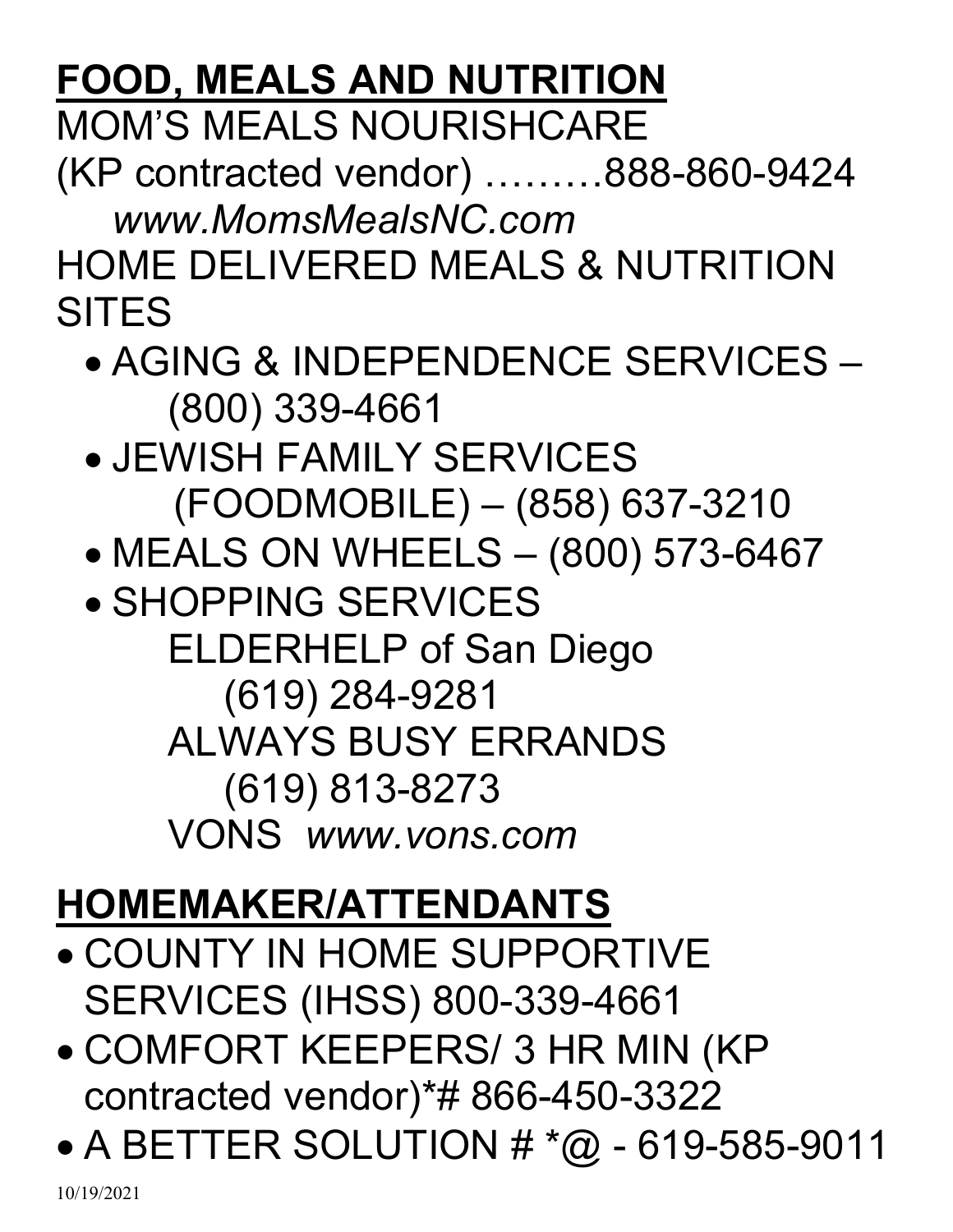#### **HOMEMAKER/ATTENDANTS CONT.**

 ALL VALLEY HOME HEALTH CARE/4 HR MIN #\* 619-276-8001; 760-735-8899

- AT YOUR HOME FAMILY CARE/2 HR MIN\*# 858-625-0406
- FIRSTAT NURSING SERVICES #\*@ 619-220-7600

*#Indicates 24 Hr Caregivers Available \* Indicates can provide transportation @ Indicates can do medication set ups*

## **HOUSING**

 PLACEMENT ASSISTANCE SERVICES ALWAYS BEST CARE - 1 (619) 757-1114 SD CARE PLACEMENT - (800) 821-7598 SR. CARE REFERRAL SPECIALISTS (800-587-4410) SHARED HOUSING CENTER FOR SOCIAL ADVOCACY (800) 954-0441 ELDERHELP OF SAN DIEGO – (619) 284-9281 GENERAL HOUSING AUTHORITY (SD COUNTY) – (877) 478-5478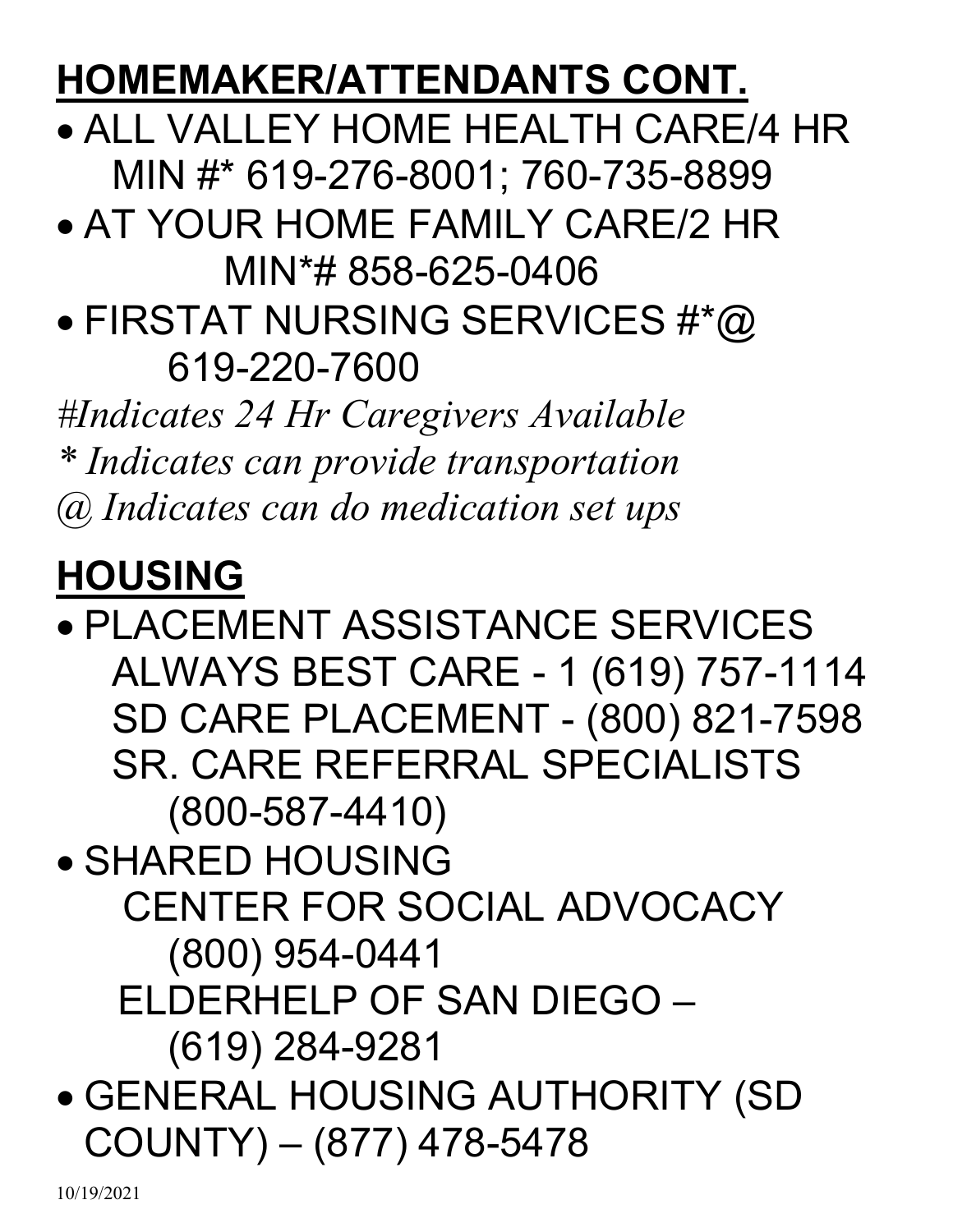## **HOUSING Continued**

- HUD (OMBUDSMAN) (619) 578-7553
- SAN DIEGO HOUSING COMMISSION CALL CENTER (619) 578-7777

#### **LEGAL SERVICES**

- ELDER LAW ADVOCACY (858) 565-1392 IMPERIAL COUNTY – (760) 353-0223
- HICAP (HEALTH INS. COUNSELING & ADVOCACY PROGRAM) - (800) 434-0222
- LAWYER REFERRAL SERVICES (619) 231-8585, (760) 758-4755
- LEGAL AIDE SOCIETY OF SAN DIEGO (877) 534-2524
- SAN DIEGO VOLUNTEER LAWYER PROGRAM - (619) 235-5656

#### **SPECIAL INTEREST**

- AGING & INDEPENDENCE SERVICES (800) 339-4661
- ALZHEIMER'S SAN DIEGO (858)-492-4400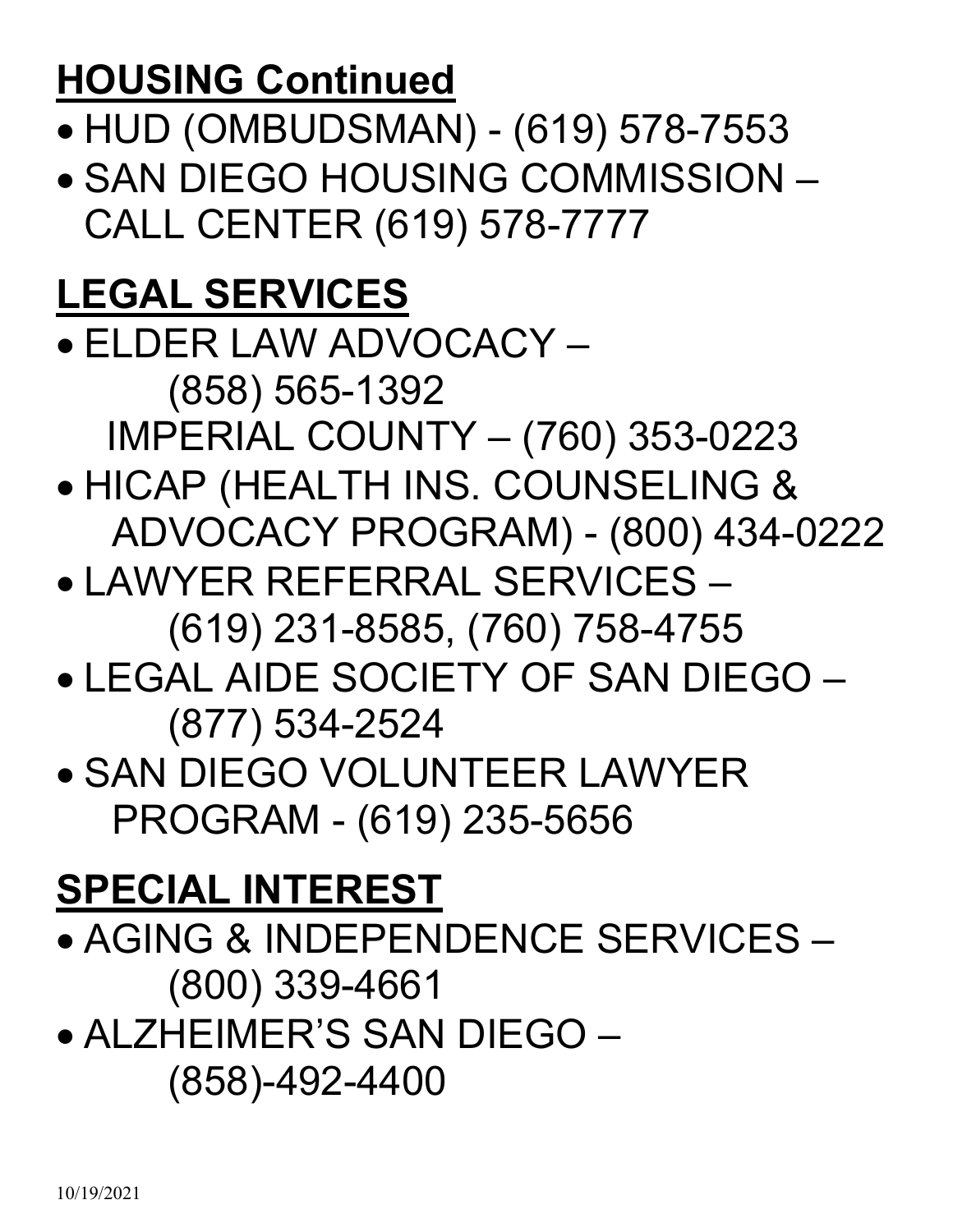#### **SPECIAL INTEREST cont.**

- INFOLINE OF SAN DIEGO "211" OR (800) 227-0997
- MEDIC ALERT ID BRACELET (888) 633-4298
- MEDIC ALERT+SAFE RETURN (888)-572-8566
- PARKINSON'S ASSOCIATION OF SAN DIEGO - (858) 999-5671
- SAN DIEGO CENTER FOR THE BLIND (619) 583-1542, (760) 758-5956
- **. SAN DIEGO COUNTY VETERANS** SERVICES – (858) 694-3222
- SOUTHERN CAREGIVER'S RESOURCE CENTER - (800) 827-1008

## **TRANSPORTATION**

- MTS ACCESS (ADA para transit) CERTIFICATION – (844) 299-6326 SCHEDULE A RIDE – (888) 517-9627 NCTD LIFT – (760) 726-1111
- RideFACT (M-F 8am-5pm) (888) 924-3228